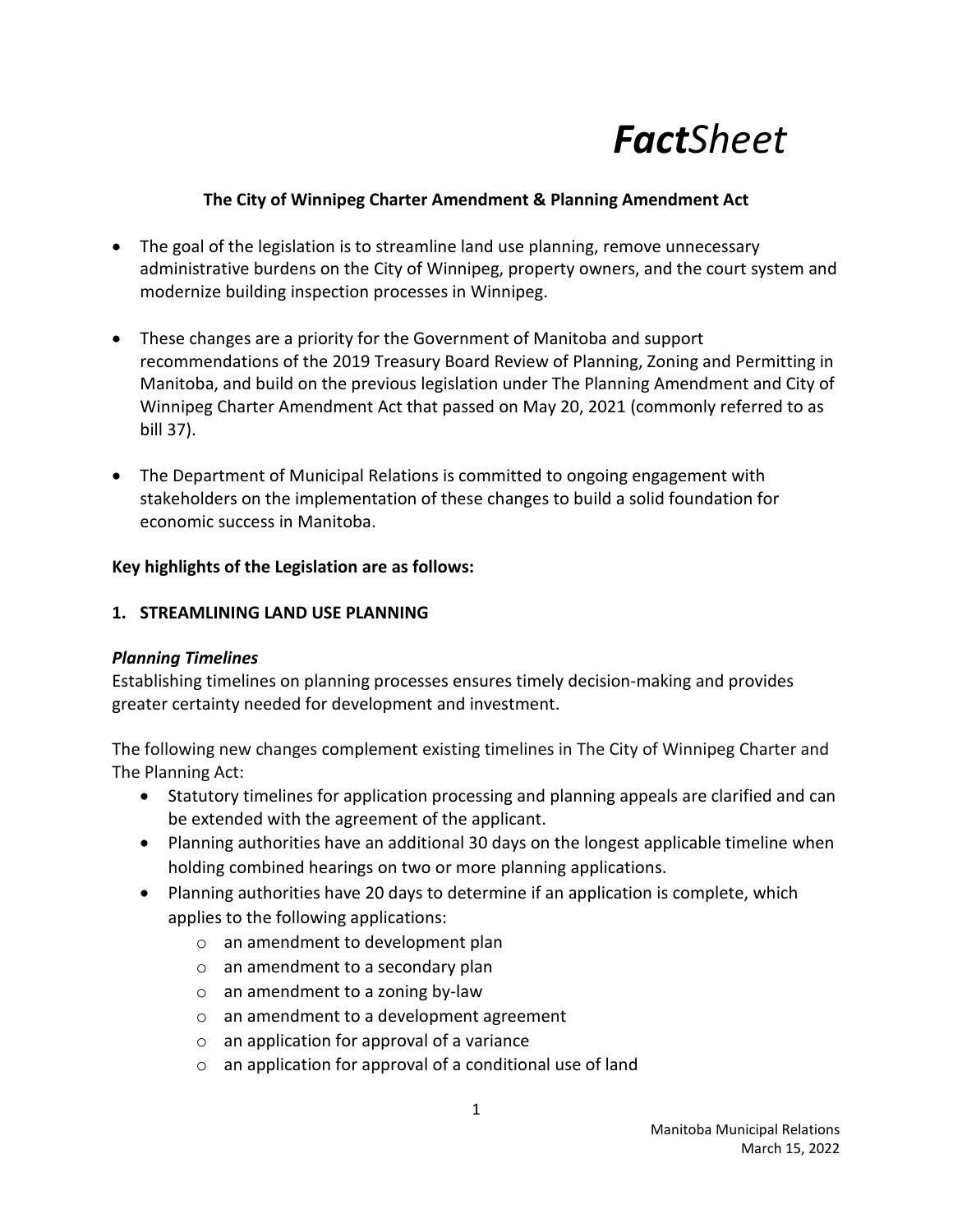- $\circ$  an application for approval of or amendment to a plan of subdivision
- The timeline to file an appeal with the Municipal Board of subdivisions, aggregate quarries, and large-scale livestock operations is reduced from 30 days to 14 days under The Planning Act to align with other appeal timelines.

#### *Secondary Plans in Winnipeg*

A key objective is to create greater clarity and transparency around secondary plan processes in the City of Winnipeg (The City):

- The City may require secondary plans to be prepared and submitted by a property owner before certain applications made by the owner for adoption, or amendment to, a zoning by-law or approval of a plan of subdivision are considered.
- The City can only require a secondary plan if it has adopted a by-law that sets consistent rules on when a secondary plan is required and what the requirements of a secondary plan are.
- The by-law addressing secondary plans must:
	- o specify the manner for determining the appropriate boundaries of the neighbourhood, district or area to be subject to a proposed secondary plan submitted by an owner of real property;
	- $\circ$  set out maps to be included and the statements of objectives and issues that a proposed secondary plan submitted by an owner of real property must address;
	- o specify the format to be used for a proposed secondary plan submitted by an owner of real property; and
	- $\circ$  set out the criteria to be used for determining when a proposed secondary plan submitted by an owner of real property is sufficiently complete and ready for further consideration.
- Property owners (applicants) required by the City to prepare a secondary plan must engage the services of a professional planner and consult with the City to draft the plan.
- The City has 20 days to determine if a secondary plan is required or not in accordance with the by-law when a development application is received.
- After receiving a secondary plan from an applicant, the City has 20 days to determine if the plan meets the by-law requirements and what, if any, information or content is missing from the plan.
- Council has 150 days to make a decision on a secondary plan prepared by an applicant.
- The City must adopt a secondary plan using the same process as a zoning by-law.
- A secondary plan that was previously adopted by the City by means other than a by-law process, are still considered valid.
- Property owners may appeal missed timelines and Council decision on an applicant prepared secondary plan to the Municipal Board.

#### **Other Updates:**

The proposed bill clarifies and updates key terms and definitions, including: